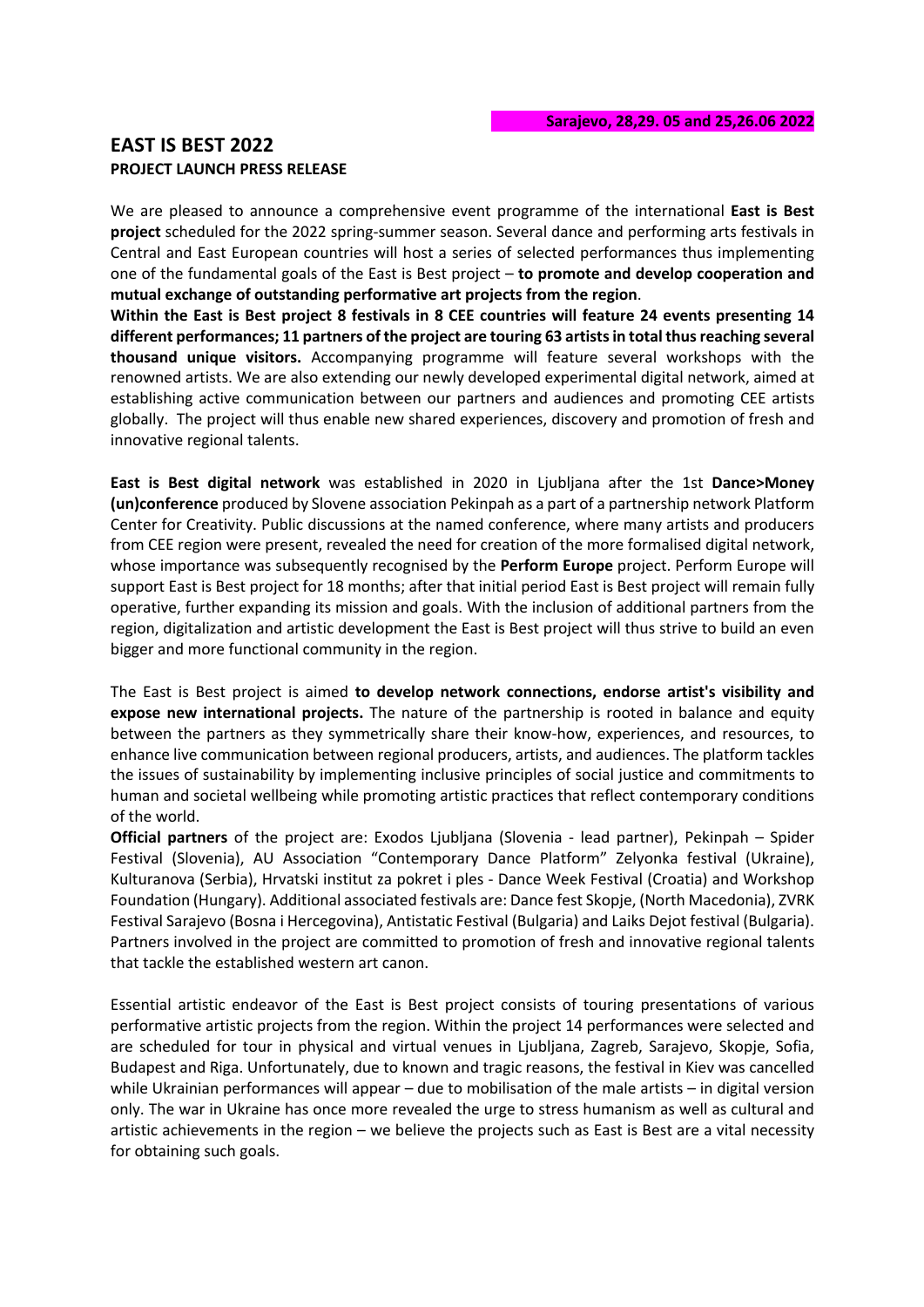The programme scheduled for the spring-summer season of 2022 (see full list below) will start at Dance fest Skopje and finish at ZVRK festival in Sarajevo. Selected performances, simultaneously also presented and archived on our digital platforms, will be accompanied by invited artist's workshops that aim to further develop and empower local dance communities and to create new collaborative opportunities. A guest critic/journalist will also join each tour, being appointed to study, reflect and promote local dance scenes in various countries.

Perform Europe is an EU-funded project aimed to rethink how performing arts works are presented across borders in a more inclusive, sustainable and balanced way by testing new touring and distribution practices and providing policy recommendations for a future EU support scheme. This 18-month journey includes a research phase, launching a digital platform, testing a support scheme, and designing policy recommendations.

Perform Europe is funded by the Creative Europe Programme of the European Union and co-managed by a Consortium of 5 organisations: IETM – International network for contemporary performing arts, the European Festivals Association (EFA), Circostrada, Circostrada, EDN – European Dancehouse Network, and IDEA Consult.

\_\_\_\_\_\_\_\_\_\_\_\_\_\_\_\_\_\_\_\_\_\_

\_\_\_\_\_\_\_\_\_\_\_\_\_\_\_\_\_

## **Jasmina Prolic / + 387 61 218 714 ; e-mail : zvrk.festival@gmail.com**

# **EAST IS BEST 2022 FULL PROGRAMME:**

# **Dance Fest Skopje - Skopje, Macedonia**

9-18 April 2022

**Rade Obradović and Katarina Bućić: The road to the moon** (Serbia) 09/04/2022, 19:00 / physical (Home of the Army) **Žigan Krajnčan: Interview** (Slovenia/Latvia) 12/04/2022, 19:00 / physical (Home of the Army) **Khrystyna Slobodianiuk: Poslukh** (Ukraine) 18/04/2022, 19:00 / **digital and physical** (Home of the Army)

### **Kultura nova - Novi Sad, Serbia**

### 7-8 May 2022

**Saša Božić: Love will Tear us A Part** (Croatia) 07/05/2022, 20:00 / physical (Laza Kostić Gymnasium Theatre) **David Somló: Drift** (Hungary) 08/05/2022, 18:00 / physical (in front of SPENS)

**Workshop Foundation - Budapest, Hungary** 8 May 2022

**Leja Jurišić and Marko Mandić: Together** (Slovenia) 08/05/2022, 17:00 / physical

# **Antistatic Festival - Sofia, Bulgaria**

#### 9 May 2022

**Jasna Vinovrski: Healers** (Croatia) 17/05/2022, 19:30 / physical (Toplocentrala, Hall 1)

## **Dance Week Festival, Croatia**

## 1-12 June 2022

**Žigan Kranjčan: Love me tender** (Slovenia) 02/06/2022, 20:00 / physical (Zagreb Dance Centre) **Rade Obradović and Katarina Bućić: The road to the moon** (Serbia) 03/06/2022, 20:00 / physical (Zagreb Dance Centre) **Adrijana Danchevska: Don't touch my eyes** (North Macedonia)